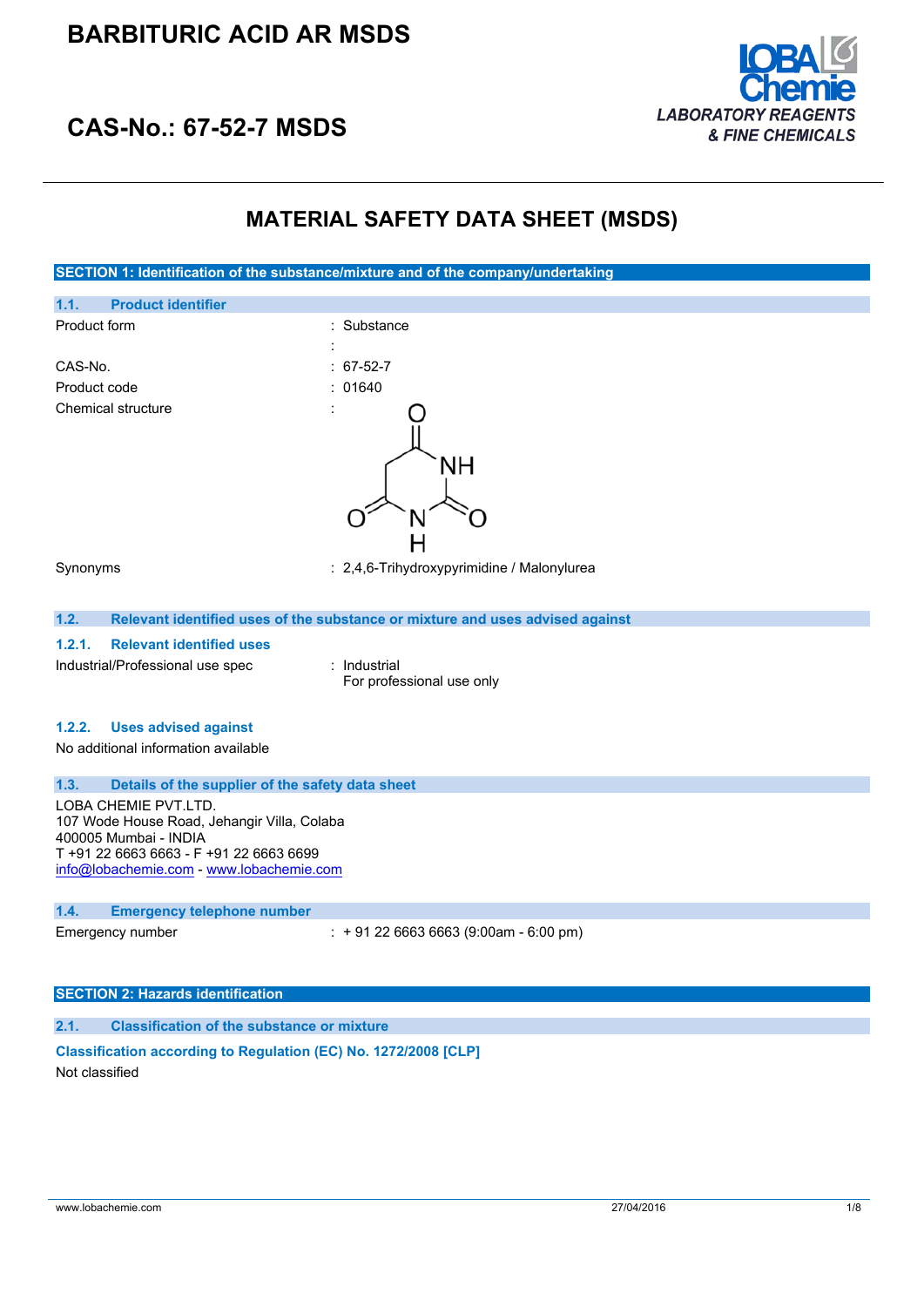Safety Data Sheet

**Classification according to Directive 67/548/EEC [DSD] or 1999/45/EC [DPD]**

Not classified

**Adverse physicochemical, human health and environmental effects** No additional information available

#### **2.2. Label elements**

**Labelling according to Regulation** (EC) No. 1272/2008 [CLP] No labelling applicable

#### **2.3. Other hazards**

No additional information available

| <b>SECTION 3: Composition/information on ingredients</b> |                   |                      |  |  |
|----------------------------------------------------------|-------------------|----------------------|--|--|
|                                                          |                   |                      |  |  |
| 3.1.                                                     | <b>Substances</b> |                      |  |  |
| Name                                                     |                   | : BARBITURIC ACID AR |  |  |
| CAS-No.                                                  |                   | 67-52-7              |  |  |

Full text of R- and H-statements: see section 16

# **3.2. Mixtures**

Not applicable

### **SECTION 4: First aid measures 4.1. Description of first aid measures** First-aid measures after inhalation : Assure fresh air breathing. If breathing is difficult, remove victim to fresh air and keep at rest in a position comfortable for breathing. First-aid measures after skin contact : Wash with plenty of water/.... Get immediate medical advice/attention. First-aid measures after eye contact : Rinse cautiously with water for several minutes. Remove contact lenses, if present and easy to do. Continue rinsing. Get medical advice/attention. First-aid measures after ingestion : Rinse mouth. Do not induce vomiting. **4.2. Most important symptoms and effects, both acute and delayed** No additional information available **4.3. Indication of any immediate medical attention and special treatment needed** Treat symptomatically. **SECTION 5: Firefighting measures 5.1. Extinguishing media** Suitable extinguishing media : Carbon dioxide. Dry powder. Foam. Water spray.

Unsuitable extinguishing media : Do not use a heavy water stream.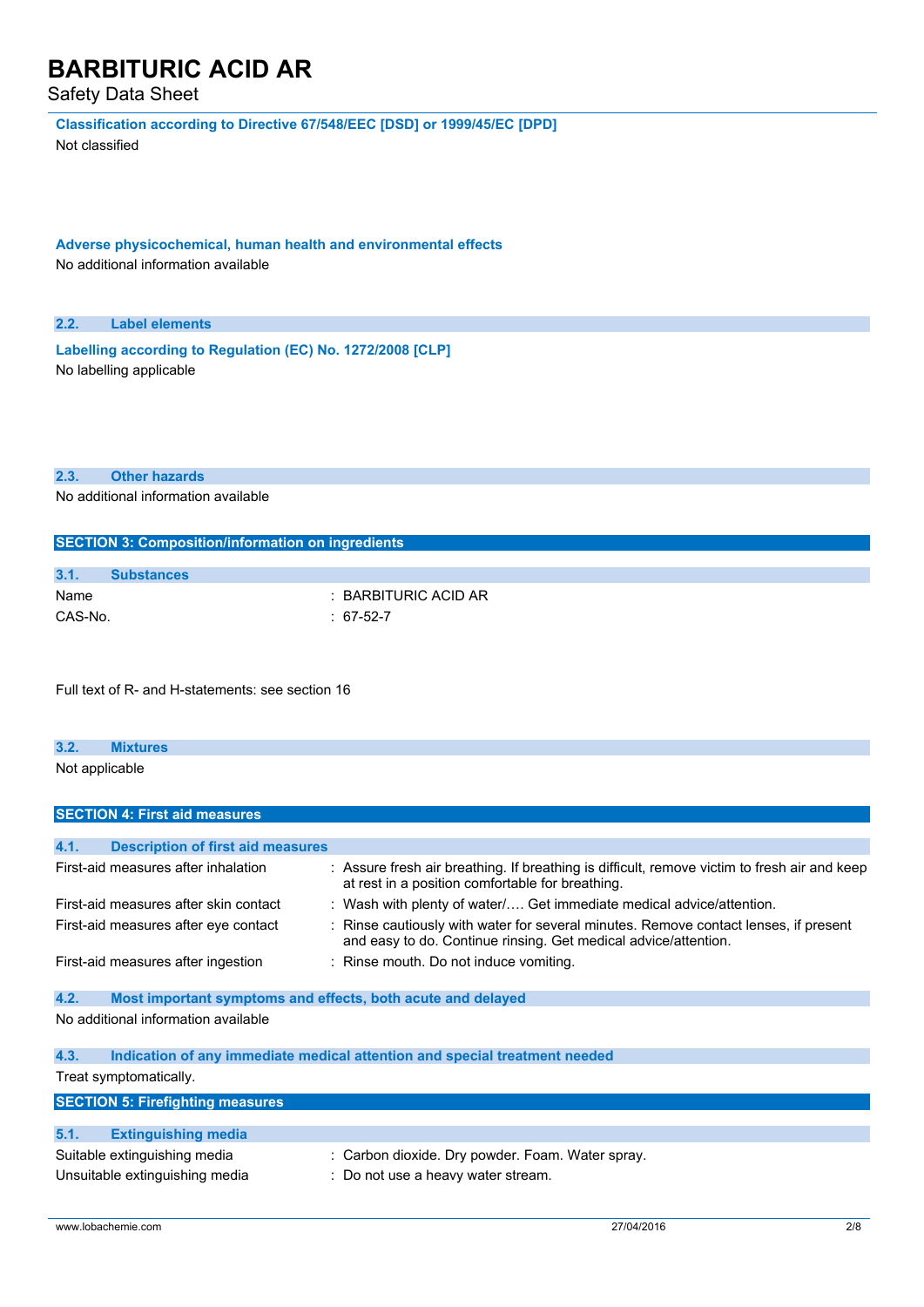Safety Data Sheet

| 5.2.                                                                 | Special hazards arising from the substance or mixture   |                                                                                                                                                   |  |  |
|----------------------------------------------------------------------|---------------------------------------------------------|---------------------------------------------------------------------------------------------------------------------------------------------------|--|--|
| No additional information available                                  |                                                         |                                                                                                                                                   |  |  |
| 5.3.                                                                 | <b>Advice for firefighters</b>                          |                                                                                                                                                   |  |  |
| Protection during firefighting                                       |                                                         | Do not enter fire area without proper protective equipment, including respiratory<br>protection.                                                  |  |  |
|                                                                      | <b>SECTION 6: Accidental release measures</b>           |                                                                                                                                                   |  |  |
| 6.1.                                                                 |                                                         | Personal precautions, protective equipment and emergency procedures                                                                               |  |  |
| 6.1.1.                                                               | For non-emergency personnel                             |                                                                                                                                                   |  |  |
| <b>Emergency procedures</b>                                          |                                                         | : Evacuate unnecessary personnel.                                                                                                                 |  |  |
| 6.1.2.                                                               | For emergency responders                                |                                                                                                                                                   |  |  |
| Protective equipment                                                 |                                                         | : Use personal protective equipment as required.                                                                                                  |  |  |
| Emergency procedures                                                 |                                                         | : Ventilate area.                                                                                                                                 |  |  |
| 6.2.                                                                 | <b>Environmental precautions</b>                        |                                                                                                                                                   |  |  |
| Avoid release to the environment.                                    |                                                         |                                                                                                                                                   |  |  |
| 6.3.                                                                 | Methods and material for containment and cleaning up    |                                                                                                                                                   |  |  |
| Methods for cleaning up                                              |                                                         | : Soak up spills with inert solids, such as clay or diatomaceous earth as soon as<br>possible. On land, sweep or shovel into suitable containers. |  |  |
| 6.4.                                                                 | <b>Reference to other sections</b>                      |                                                                                                                                                   |  |  |
| No additional information available                                  |                                                         |                                                                                                                                                   |  |  |
|                                                                      | <b>SECTION 7: Handling and storage</b>                  |                                                                                                                                                   |  |  |
| 7.1.                                                                 | <b>Precautions for safe handling</b>                    |                                                                                                                                                   |  |  |
| Precautions for safe handling                                        |                                                         | : Avoid contact with skin and eyes. Do not breathe vapours. Avoid dust formation.                                                                 |  |  |
| Hygiene measures                                                     |                                                         | : Wash hands and other exposed areas with mild soap and water before eating,<br>drinking or smoking and when leaving work.                        |  |  |
| 7.2.<br>Conditions for safe storage, including any incompatibilities |                                                         |                                                                                                                                                   |  |  |
| Storage conditions                                                   |                                                         | : Store in a well-ventilated place. Keep container tightly closed. Store in original<br>container.                                                |  |  |
| 7.3.                                                                 | Specific end use(s)                                     |                                                                                                                                                   |  |  |
| No additional information available                                  |                                                         |                                                                                                                                                   |  |  |
|                                                                      | <b>SECTION 8: Exposure controls/personal protection</b> |                                                                                                                                                   |  |  |
| 8.1.                                                                 | <b>Control parameters</b>                               |                                                                                                                                                   |  |  |

No additional information available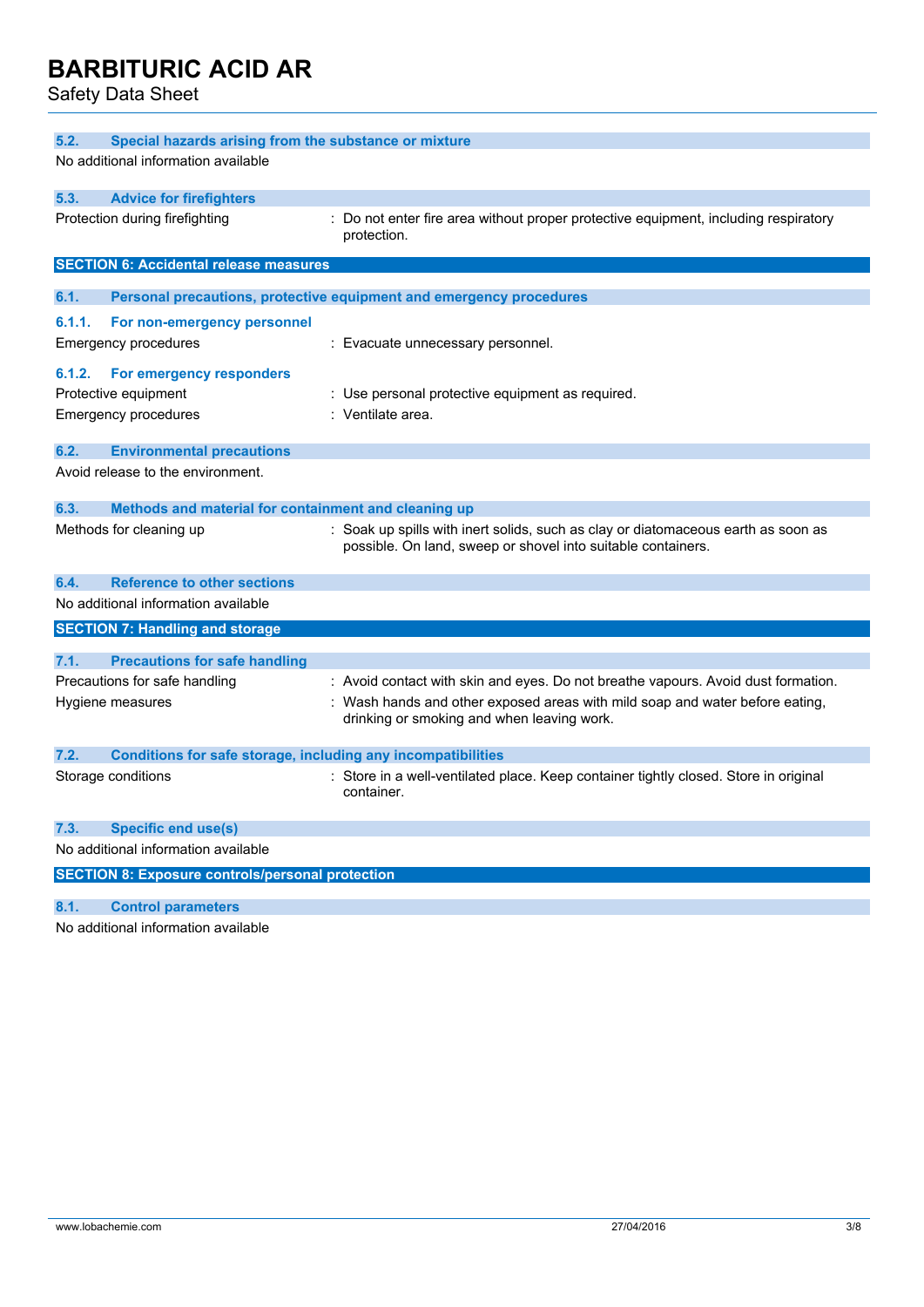Safety Data Sheet

| <b>Exposure controls</b><br>8.2.                                                |                                                                    |  |  |
|---------------------------------------------------------------------------------|--------------------------------------------------------------------|--|--|
| Hand protection                                                                 | : Protective gloves                                                |  |  |
| Eye protection                                                                  | : Chemical goggles or safety glasses                               |  |  |
| Skin and body protection                                                        | : Wear suitable protective clothing                                |  |  |
| Respiratory protection                                                          | : [In case of inadequate ventilation] wear respiratory protection. |  |  |
| <b>SECTION 9: Physical and chemical properties</b>                              |                                                                    |  |  |
| 9.1.<br>Information on basic physical and chemical properties<br>Physical state | : Solid                                                            |  |  |
| Molecular mass                                                                  | : 128.09 g/mol                                                     |  |  |
| Colour                                                                          | : White powder.                                                    |  |  |
| Odour                                                                           | : odourless.                                                       |  |  |
| Odour threshold                                                                 | : No data available                                                |  |  |
| pH                                                                              | : No data available                                                |  |  |
| Relative evaporation rate (butylacetate=1)                                      | : No data available                                                |  |  |
| Melting point                                                                   | $: 248 - 252 °C$                                                   |  |  |
| Freezing point                                                                  | : No data available                                                |  |  |
| Boiling point                                                                   | : 260 $^{\circ}$ C                                                 |  |  |
| Flash point                                                                     | : 150 °C                                                           |  |  |
| Auto-ignition temperature                                                       | : No data available                                                |  |  |
| Decomposition temperature                                                       | : No data available                                                |  |  |
| Flammability (solid, gas)                                                       | : No data available                                                |  |  |
| Vapour pressure                                                                 | : No data available                                                |  |  |
| Relative vapour density at 20 °C                                                | : No data available                                                |  |  |
| Relative density                                                                | : No data available                                                |  |  |
| Solubility                                                                      | : Water: Patially soluble in water                                 |  |  |
| Log Pow                                                                         | : No data available                                                |  |  |
| Viscosity, kinematic                                                            | : No data available                                                |  |  |
| Viscosity, dynamic                                                              | : No data available                                                |  |  |
| <b>Explosive properties</b>                                                     | : No data available                                                |  |  |
| Oxidising properties                                                            | : No data available                                                |  |  |
| <b>Explosive limits</b>                                                         | : No data available                                                |  |  |
| <b>Other information</b>                                                        |                                                                    |  |  |
| 9.2.<br>No additional information available                                     |                                                                    |  |  |
| <b>SECTION 10: Stability and reactivity</b>                                     |                                                                    |  |  |
| <b>Reactivity</b><br>10.1.                                                      |                                                                    |  |  |
| No additional information available                                             |                                                                    |  |  |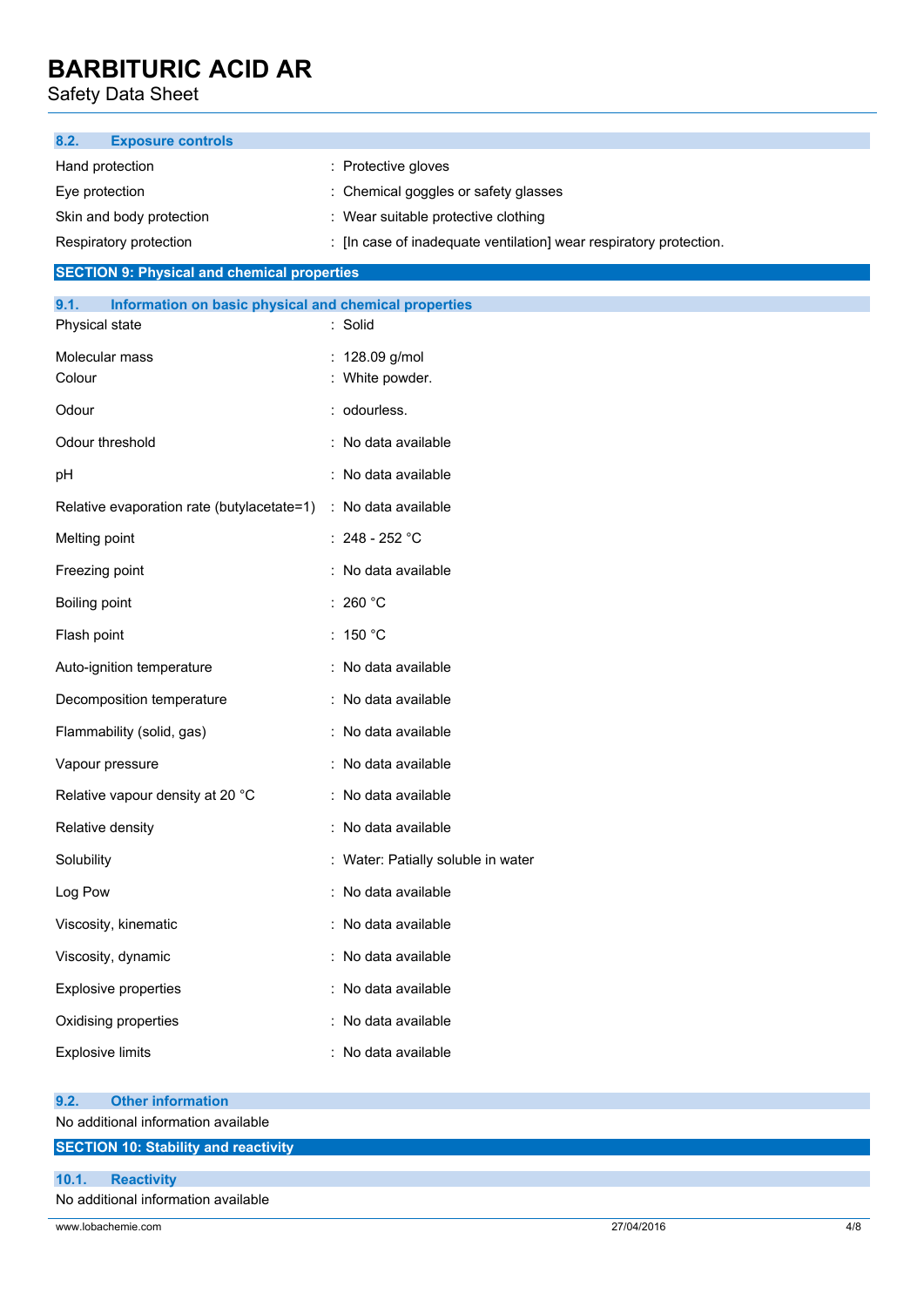Safety Data Sheet

| 10.2.                 | <b>Chemical stability</b>                    |                  |  |
|-----------------------|----------------------------------------------|------------------|--|
|                       | Stable under normal conditions.              |                  |  |
| 10.3.                 | <b>Possibility of hazardous reactions</b>    |                  |  |
|                       | No additional information available          |                  |  |
|                       |                                              |                  |  |
| 10.4.                 | <b>Conditions to avoid</b>                   |                  |  |
|                       | Direct sunlight. Air contact. Moisture.      |                  |  |
|                       |                                              |                  |  |
| 10.5.                 | <b>Incompatible materials</b>                |                  |  |
|                       | No additional information available          |                  |  |
|                       |                                              |                  |  |
| 10.6.                 | <b>Hazardous decomposition products</b>      |                  |  |
|                       | No additional information available          |                  |  |
|                       |                                              |                  |  |
|                       | <b>SECTION 11: Toxicological information</b> |                  |  |
|                       |                                              |                  |  |
| 11.1.                 | Information on toxicological effects         |                  |  |
| Acute toxicity        |                                              | : Not classified |  |
|                       |                                              |                  |  |
|                       |                                              |                  |  |
|                       | Skin corrosion/irritation                    | : Not classified |  |
|                       | Serious eye damage/irritation                | Not classified   |  |
|                       | Respiratory or skin sensitisation            | : Not classified |  |
|                       | Germ cell mutagenicity                       | : Not classified |  |
|                       | Carcinogenicity                              | : Not classified |  |
|                       |                                              |                  |  |
|                       |                                              |                  |  |
| Reproductive toxicity |                                              | : Not classified |  |
|                       | STOT-single exposure                         | : Not classified |  |
|                       |                                              |                  |  |
|                       | STOT-repeated exposure                       | : Not classified |  |
|                       |                                              |                  |  |
|                       |                                              |                  |  |
| Aspiration hazard     |                                              | : Not classified |  |
|                       |                                              |                  |  |

| <b>SECTION 12: Ecological information</b> |
|-------------------------------------------|
|                                           |
| 12.1. Toxicity                            |
| No additional information available       |
|                                           |

### **12.2. Persistence and degradability**

No additional information available

#### **12.3. Bioaccumulative potential**

No additional information available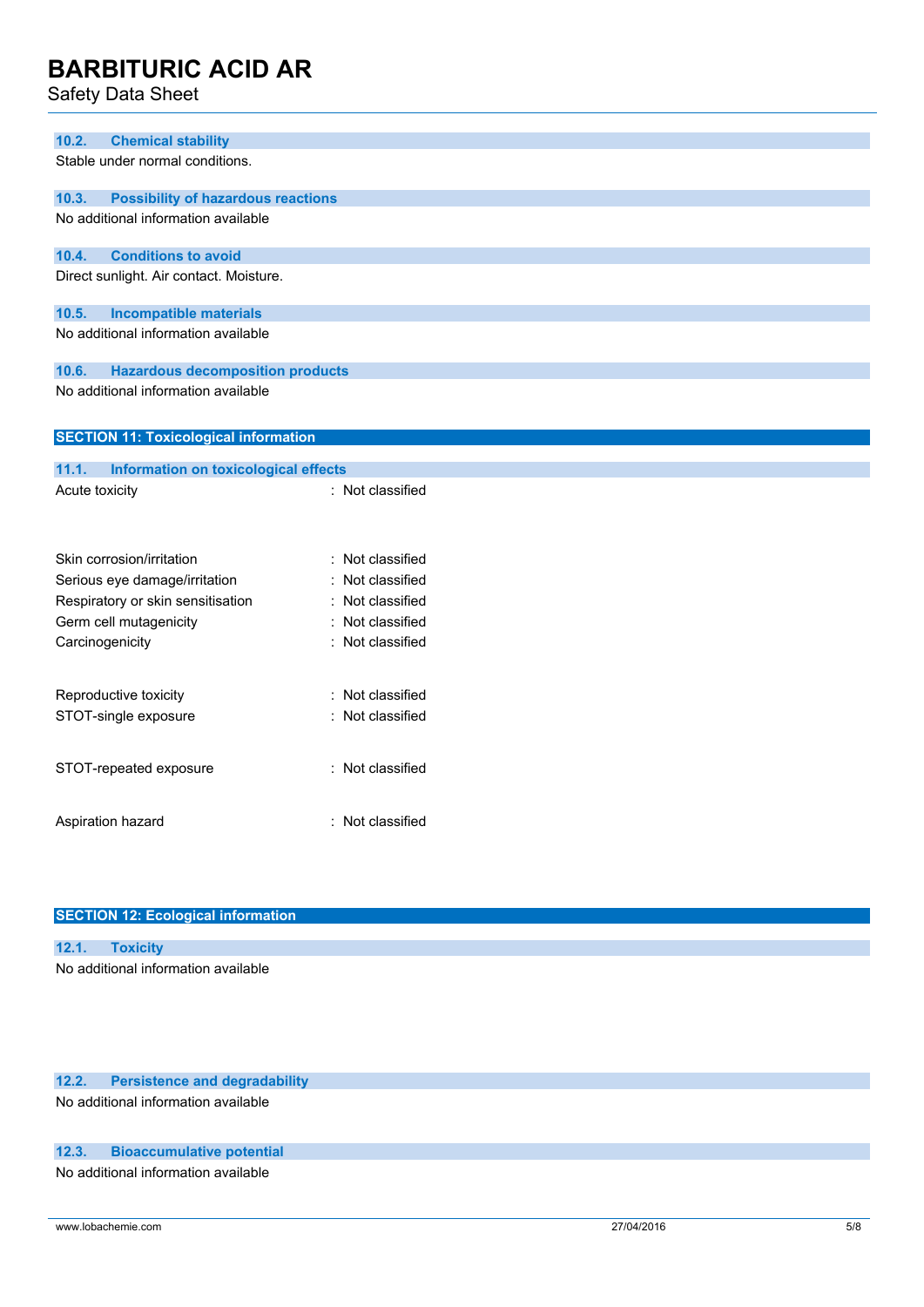Safety Data Sheet

#### **12.4. Mobility in soil**

No additional information available

**12.5. Results of PBT and vPvB assessment**

No additional information available

| 12.6. |  |  | <b>Other adverse effects</b> |  |
|-------|--|--|------------------------------|--|
|       |  |  |                              |  |

No additional information available

**SECTION 13: Disposal considerations**

**13.1. Waste treatment methods** No additional information available

**SECTION 14: Transport information**

In accordance with ADR / RID / IMDG / IATA / ADN

| 14.1.<br><b>UN number</b>                  |                  |            |     |
|--------------------------------------------|------------------|------------|-----|
| UN-No. (ADR)                               | : Not applicable |            |     |
| UN-No. (IMDG)                              | Not applicable   |            |     |
| UN-No. (IATA)                              | : Not applicable |            |     |
| UN-No. (ADN)                               | : Not applicable |            |     |
| UN-No. (RID)                               | : Not applicable |            |     |
|                                            |                  |            |     |
| 14.2.<br><b>UN proper shipping name</b>    |                  |            |     |
| Proper Shipping Name (ADR)                 | : Not applicable |            |     |
| Proper Shipping Name (IMDG)                | : Not applicable |            |     |
| Proper Shipping Name (IATA)                | : Not applicable |            |     |
| Proper Shipping Name (ADN)                 | : Not applicable |            |     |
| Proper Shipping Name (RID)                 | : Not applicable |            |     |
| 14.3.<br><b>Transport hazard class(es)</b> |                  |            |     |
| <b>ADR</b>                                 |                  |            |     |
| Transport hazard class(es) (ADR)           | : Not applicable |            |     |
|                                            |                  |            |     |
| <b>IMDG</b>                                |                  |            |     |
| Transport hazard class(es) (IMDG)          | : Not applicable |            |     |
|                                            |                  |            |     |
| <b>IATA</b>                                |                  |            |     |
| Transport hazard class(es) (IATA)          | : Not applicable |            |     |
|                                            |                  |            |     |
| <b>ADN</b>                                 |                  |            |     |
| Transport hazard class(es) (ADN)           | : Not applicable |            |     |
|                                            |                  |            |     |
| <b>RID</b>                                 |                  |            |     |
| Transport hazard class(es) (RID)           | : Not applicable |            |     |
| 14.4.<br><b>Packing group</b>              |                  |            |     |
| Packing group (ADR)                        | : Not applicable |            |     |
| Packing group (IMDG)                       | : Not applicable |            |     |
| Packing group (IATA)                       | : Not applicable |            |     |
| Packing group (ADN)                        | : Not applicable |            |     |
|                                            |                  |            |     |
| www.lobachemie.com                         |                  | 27/04/2016 | 6/8 |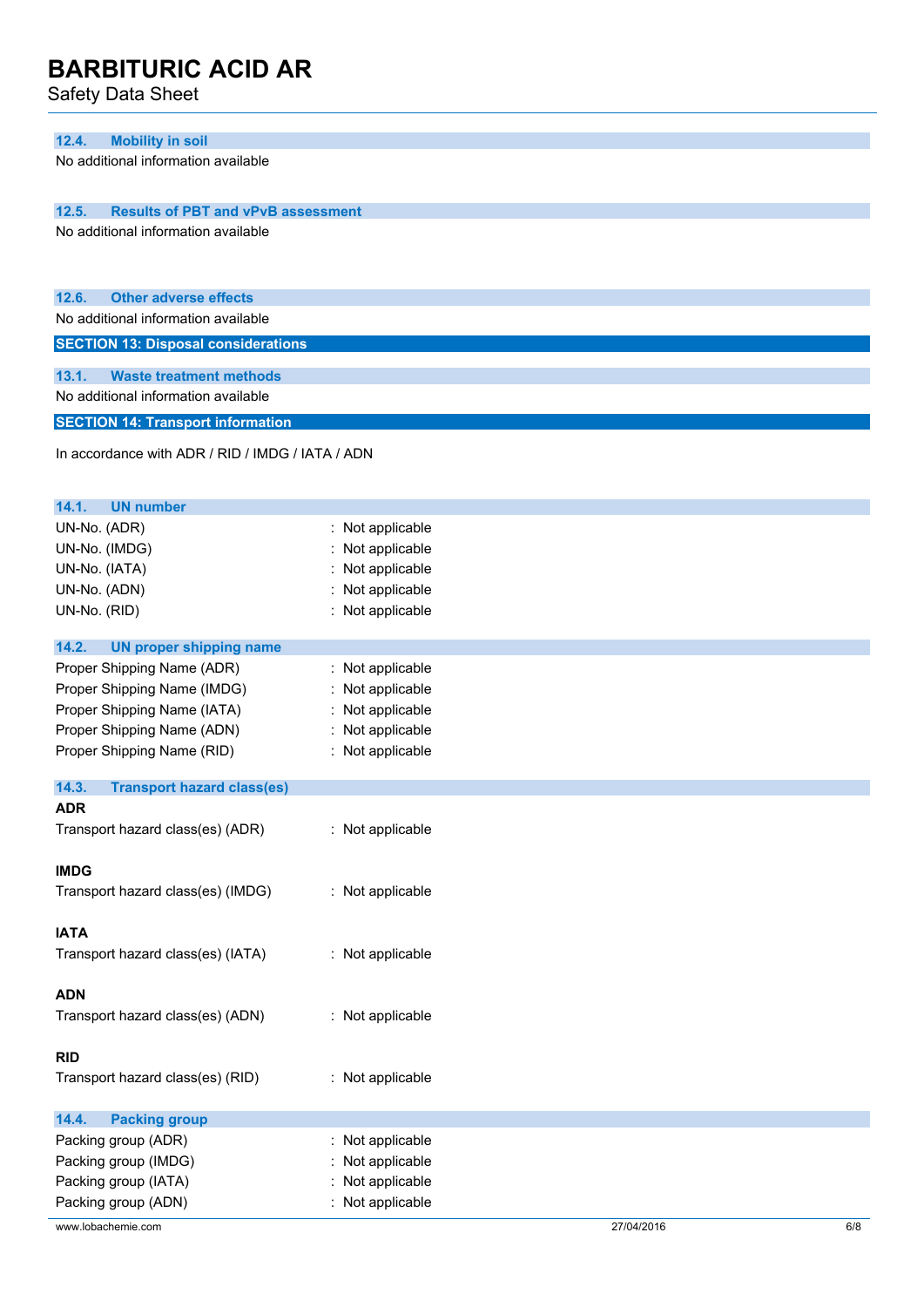Safety Data Sheet

| Packing group (RID)                   | $\therefore$ Not applicable              |
|---------------------------------------|------------------------------------------|
| 14.5.<br><b>Environmental hazards</b> |                                          |
| Dangerous for the environment         | : No                                     |
| Marine pollutant                      | : No                                     |
| Other information                     | : No supplementary information available |

#### **14.6. Special precautions for user**

#### **- Overland transport**

No data available

#### **- Transport by sea**

No data available

**- Air transport** No data available

### **- Inland waterway transport**

No data available

#### **- Rail transport**

No data available

#### **14.7. Transport in bulk according to Annex II of MARPOL 73/78 and the IBC Code**

Not applicable

#### **SECTION 15: Regulatory information**

**15.1. Safety, health and environmental regulations/legislation specific for the substance or mixture**

#### **15.1.1. EU-Regulations**

#### No REACH Annex XVII restrictions

BARBITURIC ACID AR is not on the REACH Candidate List BARBITURIC ACID AR is not on the REACH Annex XIV List

#### **15.1.2. National regulations**

#### **Germany**

| Reference to AwSV                                                              | : Water hazard class (WGK) 1, low hazard to water (Classification according to AwSV;<br>ID No. 3926) |
|--------------------------------------------------------------------------------|------------------------------------------------------------------------------------------------------|
| 12th Ordinance Implementing the Federal<br>Immission Control Act - 12. BlmSchV | : Is not subject of the 12. BlmSchV (Hazardous Incident Ordinance)                                   |
| <b>Netherlands</b><br>S7W-lijet van kankerverwekkende stoffen                  | The cubetance is not listed                                                                          |

| SZW-lijst van kankerverwekkende stoffen                                                 | : The substance is not listed |
|-----------------------------------------------------------------------------------------|-------------------------------|
| SZW-lijst van mutagene stoffen                                                          | : The substance is not listed |
| NIET-limitatieve lijst van voor de<br>voortplanting giftige stoffen - Borstvoeding      | : The substance is not listed |
| NIET-limitatieve lijst van voor de<br>voortplanting giftige stoffen -<br>Vruchtbaarheid | : The substance is not listed |